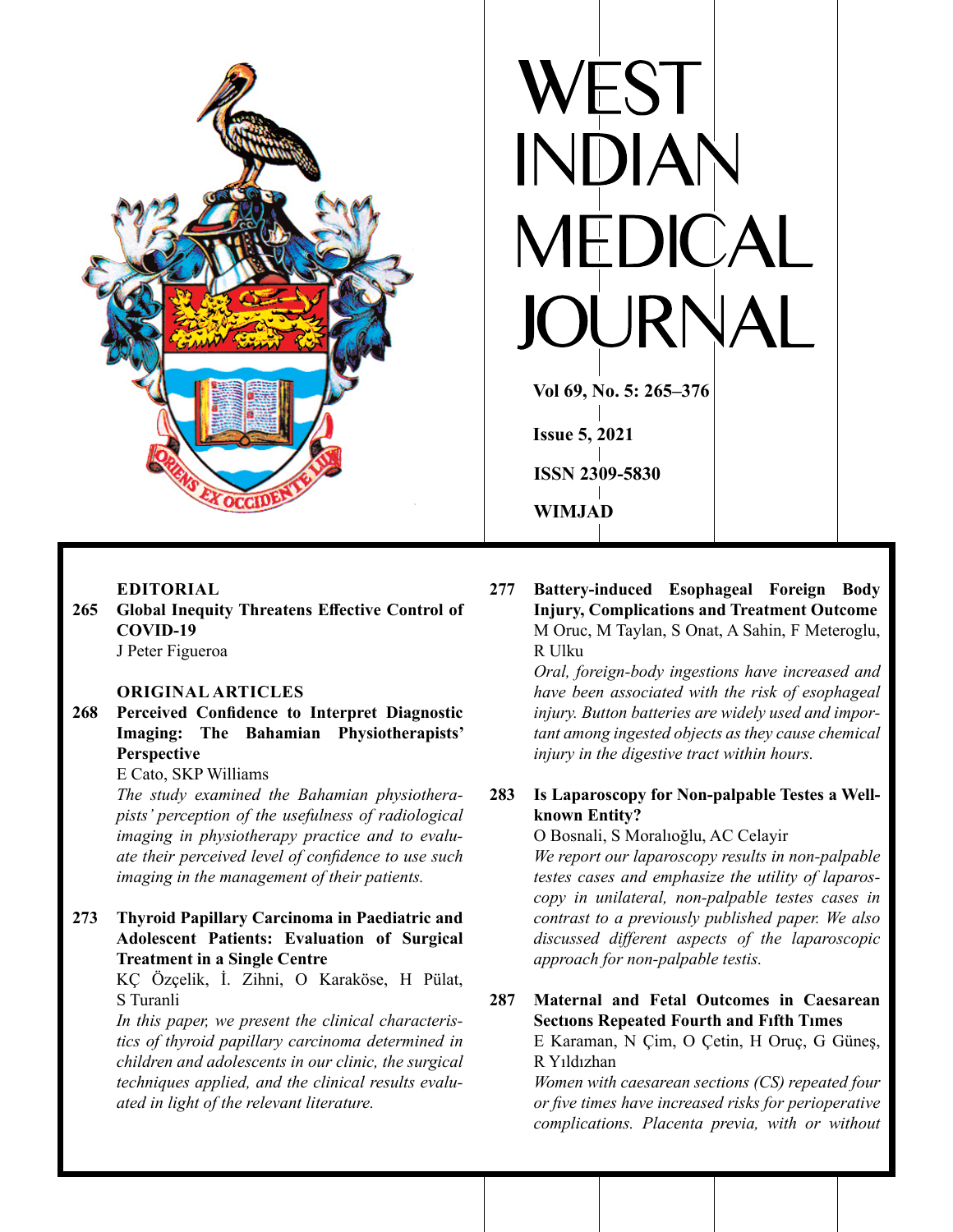#### *EDITORIAL BOARD*

#### *Chairman P Adams*

#### *Editor-in-Chief RJ Wilks*

#### *Associate Editors*

*D Cohall T Ferguson DT Gilbert G Hutchinson R Pierre*

#### *Assistant Editors*

*MO Castillo-Rangel A Levy D Soares H Trotman*

#### *Deans*

*M Thame T Seemungal R Roberts (Director, UWI School of Clinical Medicine and Research – The Bahamas)*

## *Treasurer*

*C Parke-Thwaites*

#### *Editorial Board*

*T Alleyne P Brown C Christie-Samuels N Duncan T Jones R Melbourne-Chambers*

*A Nicholson J Plummer C Rattray T Richards DT Simeon MF Smikle J St John (CARPHA) S Weaver Editorial Advisory Board N Kissoon M Lee C Ogunsalu A Ojo D Oshi M Samms-Vaughan*

# *M Voutchkov Past Editors*

*GR Serjeant*

*JL Stafford 1951–1955 JA Tulloch 1956–1960 D Gore 1961 CP Douglas 1962 D Gore 1963–1966 P Curzen 1967 RA Irvine 1967–1969 TVN Persaud 1970–1972 GAO Alleyne 1973–1975 V Persaud 1975–1995 D Raje 1995–1996 WN Gibbs 1996–1999 EN Barton 1999–2018*

#### **BUSINESS INFORMATION**

**Copyright:** © West Indian Medical Journal 2021. Articles are published in open access under a Creative Commons Attribution International licence (CC BY). For more information, please visit https://creativecommons.org/licenses/by/4.0/deed.en\_US.

**Microform:** The Journal is available in microform from Bell and Howell Information and Learning.

**Abstracting and Indexing:** The Journal is currently included in major abstracting and indexing services.

**Correspondence** should be addressed to:

THE EDITOR-IN-CHIEF, West Indian Medical Journal, Faculty of Medical Sciences, The University of the West Indies, Mona, Kingston 7, Jamaica, **West Indies**

**West Indian Medical Journal (open access): wimj@uwimona.edu.jm; www.mona.uwi.edu/fms/wimj WIMJ Open (open access): wimjopen@uwimona.edu.jm; www.mona.uwi.edu/wimjopen**

**Telephone: +1 (876) 927-1214. Fax: +1 (876) 927-1846.**

West Indian Medical Journal Published by the Faculties of Medical Sciences, The University of the West Indies, Mona, Jamaica, St Augustine, Trinidad and Tobago, and Cave Hill, Barbados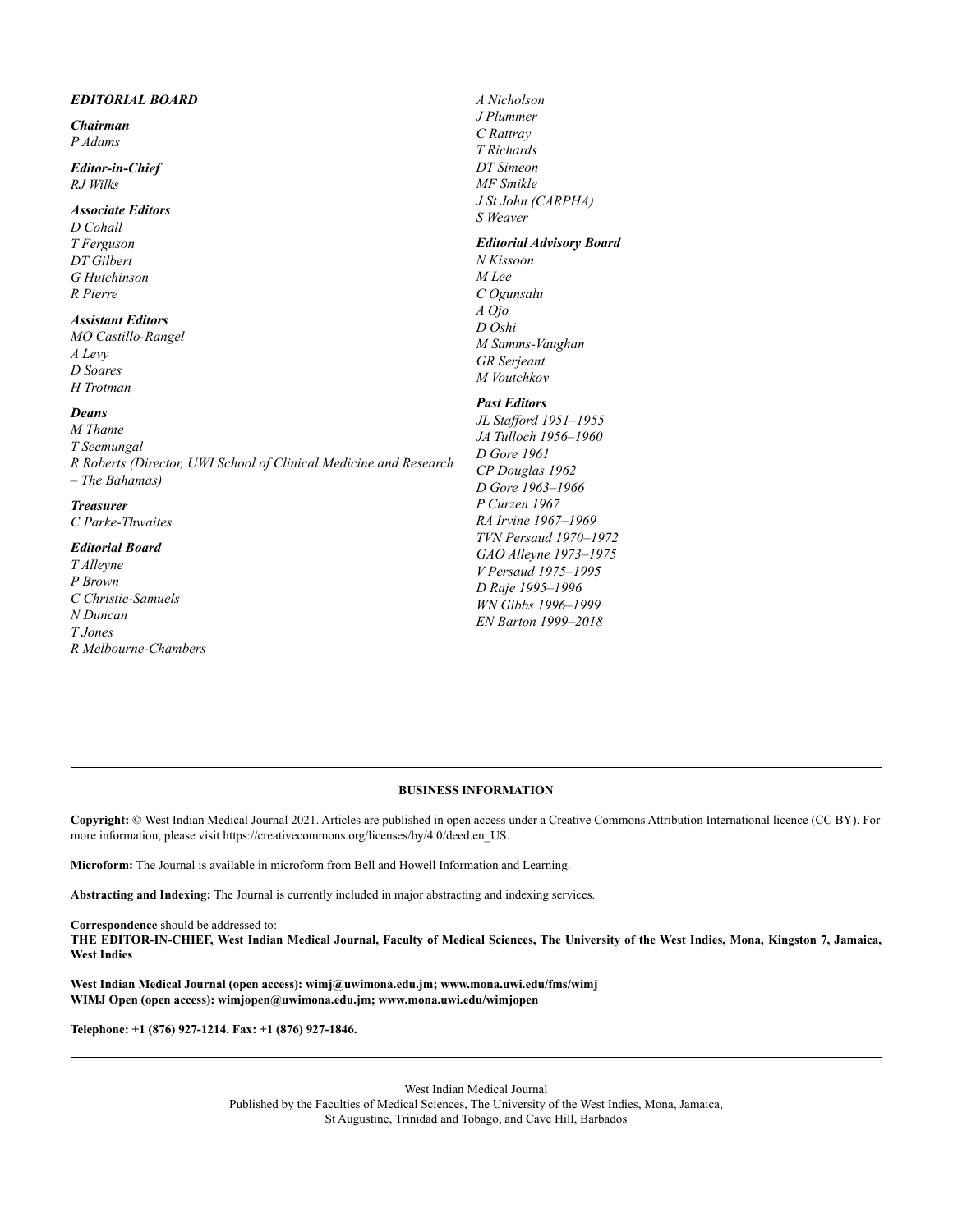*accreta, and intra-abdominal adhesions seem to be the major causes of increased morbidity.*

**292 Evaluation of Anatomical Characteristics of Mandibular Incisive Canal in a Turkish Subpopulation Using Cone Beam Computed Tomography**

AAkbulut, K Orhan

 *This study evaluated the anatomical characteristics of the mandibular incisive canal and to describe the occurrence of anatomical variations according to side, age and gender using cone beam computed tomography. The mandibular incisive canal was found in 87% of the scans.*

# **304 E148Q as a Familial Mediterranean Fevercausing Mutation: A Clinical-based Study**

RA Jarjour

 *Familial Mediterranean fever (FMF) is a genetic disease. M694V, V726A, M680I, M694I and E148Q are the most frequent mutations. The role of E148Q is still controversial. Our aim was to evaluate the E148Q mutation and compare it with other FMF-causing mutations.*

**309 Anti-proliferative or Cytopathic Potential of** *Thapsia garganica***,** *Citrus sinensis***,** *Citrus limon* **and** *Vinca rosea* **Extracts Against Human Embryonic Kidney Carcinoma Cell Line**

N Mahmood, F Manzoor, A Khaled, MT Javed, Z Qureshi

 *There is a need to have alternative medicines for the treatment of cancers with no deleterious effects on body tissues. The study was carried out to find out anti-cancer potential of some plant extracts in vitro studies in the first instance.* 

**315 Histopathological Changes that Occur on the Testicular and Penile Tissues Depending on the Treatment of Human Chorionic Gonadotropin: Rat Model**

> N Pirinççi, S Yıldırım, A Taş, T Ozan, İ Geçit, H Özveren

> *Human chorionic gonadotropin (hCG) treatment may lead to deterioration in testicular histology and histological changes in the penile tissue. The degradation in the testicular tissue and the changes formed in the penile tissue may affect the erectile tissue function.*

# **319 Short-term Administration of Gonadotropinreleasing HormoneAgonist (Buserelin)Induces Apoptosis in Rat Ovarian Developmental Follicles**

H Mohammadbeigi, T Peirouvi, Y Rasmi

 *The short-term administration of high dose buserelin decreases the number of follicles in mature rat ovaries and has an inhibitory effect on follicular development. Also, the buserelin increases apoptosis in the granulosa cells and serum estradiol (E2) level, but the serum progesterone levels decrease.*

## **326 The Effects of Lung Ischaemia/Reperfusion on TRPM Gene Expression**

HD Atabay, T Demir, R Dokuyucu, O Yumrutas, S Oztuzcu, AO Ceribasi, R Bayraktar, B Cengiz, S Demiryurek, C Bagci

 *The study investigated the contribution of these genes in lung ischemia/reperfusion injury and evaluate histopathology of tissues. The major histopathological tissue damage was observed in ischemia performed groups and expression of transient receptor potential melastatin (TRPM) channels was found to be obviously down-regulated. The results indicate that TRPM family of cation channels may have significant roles in the lung ischemia/reperfusion injury.*

**332 Histopathological and Immunohistochemical Study oftheEffect of Sildenafil Citrate,Vitamin A, Vitamin C and Vitamin E on Wound Healing in Alloxan-induced Diabetic Rats**

> A Taş, A Karasu, Z Yener, S Yıldırım, N Atasoy, E Düz, E Yavuz

> *The aim of this study was to examine the impact of sildenafil citrate, vitamin A, vitamin C and vitamin E on wound healing in diabetics. It was decided that when it is necessary to recommend an ideal combination for the wound of a diabetic, it would be beneficial to use sildenafil citrate together with vitamin A and vitamin C.*

**338 Protective Effects of Curcumin Against Formaldehyde-induced Renal Toxicity in Rats** U Sener, R Uygur, O Kurt, V Caglar, I Gelincik, A Gurel, H Erdogan

> *We explored the protective effects of curcumin against renal injury induced by formaldehyde in*